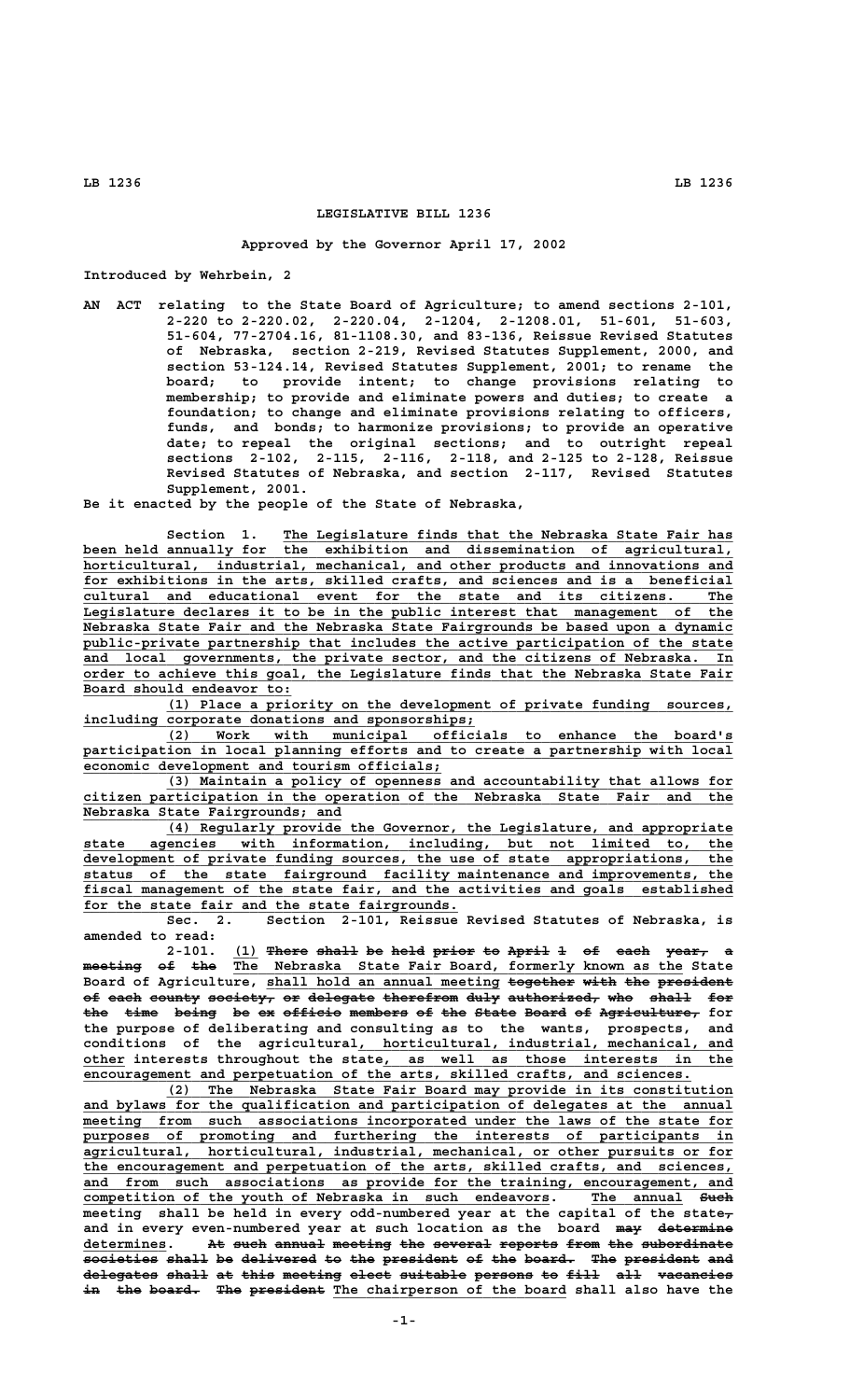**power to call meetings of the board whenever he or she may deem it expedient.**

 **\_\_\_ (3) The state fair shall be held at or near the city of Lincoln, in** Lancaster County, under the direction and supervision of the Nebraska State Fair Board, of Agriculture, upon the site and tract of land<sub>7</sub> selected and now **owned by the state for that purpose and known as the state fairgrounds ————— ——————————— \_\_\_\_\_\_\_\_\_\_\_\_\_\_\_\_\_\_\_\_\_\_\_\_\_\_\_\_ Nebraska State Fairgrounds. The board may, at its discretion, hold or dispense with the holding of the fair, in any year.**

Sec. 3. (1) No later than May 1, 2003, the Nebraska State Fair Board shall be a board consisting of the following members:

 **\_\_\_\_\_\_\_\_\_\_\_\_\_\_\_\_\_\_\_\_\_\_\_\_\_\_\_\_\_\_\_\_\_\_\_\_\_\_\_\_\_\_\_\_\_\_\_\_\_\_\_\_\_\_\_\_\_\_\_\_\_\_\_\_\_\_\_\_ (a) Seven members nominated and selected by district as provided in \_\_\_\_\_\_\_\_\_\_\_\_\_\_\_\_\_\_\_\_\_\_\_\_\_\_\_\_\_\_\_\_\_\_\_\_\_\_\_\_\_\_\_\_\_ the constitution and bylaws of the board; and**

 **\_\_\_\_\_\_\_\_\_\_\_\_\_\_\_\_\_\_\_\_\_\_\_\_\_\_\_\_\_\_\_\_\_\_\_\_\_\_\_\_\_\_\_\_\_\_\_\_\_\_\_\_\_\_\_\_\_\_\_\_\_\_\_\_\_\_\_\_ (b) Four members appointed by the Governor and confirmed by the \_\_\_\_\_\_\_\_\_\_\_\_\_\_\_\_\_\_\_\_\_\_\_\_\_\_\_\_\_\_\_\_\_\_\_\_\_\_\_\_\_\_\_\_\_\_\_\_\_\_\_\_\_\_\_\_\_\_\_\_\_\_\_\_\_\_\_\_\_\_\_\_\_\_\_\_\_\_ Legislature, two selected to represent the business community of the city of \_\_\_\_\_\_\_\_\_\_\_\_\_\_\_\_\_\_\_\_\_\_\_\_\_\_\_\_\_\_\_\_\_\_\_\_\_\_\_\_\_\_\_\_\_\_\_\_\_\_\_\_\_\_\_\_\_\_\_\_\_\_\_\_\_\_\_\_\_\_\_\_\_\_\_\_\_\_ Lincoln, one selected to represent the business community of Omaha, and one \_\_\_\_\_\_\_\_\_\_\_\_\_\_\_\_\_\_\_\_\_\_\_\_\_\_\_\_\_\_\_\_\_\_\_\_\_\_\_\_\_\_\_\_\_\_\_\_\_\_\_\_\_\_\_\_\_\_\_\_\_\_\_\_\_\_\_ selected to represent the business community of the state at large.**

 **\_\_\_\_\_\_\_\_\_\_\_\_\_\_\_\_\_\_\_\_\_\_\_\_\_\_\_\_\_\_\_\_\_\_\_\_\_\_\_\_\_\_\_\_\_\_\_\_\_\_\_\_\_\_\_\_\_\_\_\_\_\_\_\_\_\_\_\_ (2) The term of office for members of the board shall be for three \_\_\_\_\_\_\_\_\_\_\_\_\_\_\_\_\_\_\_\_\_\_\_\_\_\_\_\_\_\_\_\_\_\_\_\_\_\_\_\_\_\_\_\_\_\_\_\_\_\_\_\_\_\_\_\_\_\_\_\_\_\_\_\_\_\_\_\_\_\_\_\_ years, except that the terms of the initial members shall be as follows:**

 **\_\_\_\_\_\_\_\_\_\_\_\_\_\_\_\_\_\_\_\_\_\_\_\_\_\_\_\_\_\_\_\_\_\_\_\_\_\_\_\_\_\_\_\_\_\_\_\_\_\_\_\_\_\_\_\_\_\_\_\_\_\_\_\_\_\_\_\_ (a) The terms of office for the seven members selected pursuant to \_\_\_\_\_\_\_\_\_\_\_\_\_\_\_\_\_\_\_\_\_\_\_\_\_\_\_\_\_\_\_\_\_\_\_\_\_\_\_\_\_\_\_\_\_\_\_\_\_\_\_\_\_\_\_\_\_\_\_\_\_\_\_\_\_\_\_\_\_\_\_\_\_\_\_\_\_\_ subdivision (1)(a) of this section shall be for one, two, or three years as \_\_\_\_\_\_\_\_\_\_\_\_\_\_\_\_\_\_\_\_\_\_\_\_\_\_\_\_\_\_\_\_\_\_\_\_\_\_\_\_\_\_\_\_\_\_\_\_\_\_\_\_\_\_\_\_\_\_\_\_\_\_\_\_\_\_\_\_\_\_\_\_\_\_\_\_\_\_ determined by lot, with two members appointed to a term of one year, two \_\_\_\_\_\_\_\_\_\_\_\_\_\_\_\_\_\_\_\_\_\_\_\_\_\_\_\_\_\_\_\_\_\_\_\_\_\_\_\_\_\_\_\_\_\_\_\_\_\_\_\_\_\_\_\_\_\_\_\_\_\_\_\_\_\_\_\_\_\_\_\_\_\_\_\_\_\_ members appointed to a term of two years, and three members appointed to a \_\_\_\_\_\_\_\_\_\_\_\_\_\_\_\_\_\_\_\_\_\_\_\_ term of three years; and**

 **\_\_\_\_\_\_\_\_\_\_\_\_\_\_\_\_\_\_\_\_\_\_\_\_\_\_\_\_\_\_\_\_\_\_\_\_\_\_\_\_\_\_\_\_\_\_\_\_\_\_\_\_\_\_\_\_\_\_\_\_\_\_\_\_\_\_\_\_ (b) The terms of office for the members appointed pursuant to \_\_\_\_\_\_\_\_\_\_\_\_\_\_\_\_\_\_\_\_\_\_\_\_\_\_\_\_\_\_\_\_\_\_\_\_\_\_\_\_\_\_\_\_\_\_\_\_\_\_\_\_\_\_\_\_\_\_\_\_\_\_\_\_\_\_\_\_\_\_\_\_\_\_\_\_\_\_ subdivision (1)(b) of this section shall be for one, two, or three years, as \_\_\_\_\_\_\_\_\_\_\_\_\_\_\_\_\_\_\_\_\_\_\_\_\_\_\_\_\_\_\_\_\_\_\_\_\_\_\_\_\_\_\_\_\_\_\_\_\_\_\_\_\_\_\_\_\_\_\_\_\_\_\_\_\_\_\_\_\_\_\_\_\_\_\_\_\_\_ designated by the Governor, with two members appointed to a term of one year, \_\_\_\_\_\_\_\_\_\_\_\_\_\_\_\_\_\_\_\_\_\_\_\_\_\_\_\_\_\_\_\_\_\_\_\_\_\_\_\_\_\_\_\_\_\_\_\_\_\_\_\_\_\_\_\_\_\_\_\_\_\_\_\_\_\_\_\_\_\_\_\_\_\_\_\_\_\_ one member appointed to a term of two years, and one member appointed to a \_\_\_\_\_\_\_\_\_\_\_\_\_\_\_\_\_\_\_\_ term of three years.**

 **\_\_\_\_\_\_\_\_\_\_\_\_\_\_\_\_\_\_\_\_\_\_\_\_\_\_\_\_\_\_\_\_\_\_\_\_\_\_\_\_\_\_\_\_\_\_\_\_\_\_\_\_\_\_\_\_\_\_\_\_\_\_\_\_\_\_\_\_ (3) No person may serve more than three consecutive terms as a \_\_\_\_\_\_\_\_\_\_\_\_\_\_\_\_\_\_\_\_\_\_\_\_\_\_\_\_\_\_\_\_\_\_\_\_\_\_\_\_\_\_\_\_\_\_\_\_\_\_\_\_\_\_\_\_\_\_\_\_\_\_\_\_\_\_\_\_\_\_\_\_\_\_\_\_\_\_ member of the board, except that members of the State Board of Agriculture \_\_\_\_\_\_\_\_\_\_\_\_\_\_\_\_\_\_\_\_\_\_\_\_\_\_\_\_\_\_\_\_\_\_\_\_\_\_\_\_\_\_\_\_\_\_\_\_\_\_\_\_\_\_\_\_\_\_\_\_\_\_\_\_\_\_\_\_\_\_\_\_\_\_\_\_\_\_ having served or serving in an executive capacity may only serve on the \_\_\_\_\_\_\_\_\_\_\_\_\_\_\_\_\_\_\_\_\_\_\_\_\_\_\_\_\_\_\_\_\_\_\_\_\_\_\_\_\_\_\_\_\_\_\_\_\_\_\_\_\_\_\_\_\_\_\_\_\_\_\_\_\_\_\_\_\_\_\_\_\_\_\_\_\_\_ Nebraska State Fair Board for one term of three years. No member of the \_\_\_\_\_\_\_\_\_\_\_\_\_\_\_\_\_\_\_\_\_\_\_\_\_\_\_\_\_\_\_\_\_\_\_ Legislature may serve on the board.**

 **\_\_\_\_\_\_\_\_\_\_\_\_\_\_\_\_\_\_\_\_\_\_\_\_\_\_\_\_\_\_\_\_\_\_\_\_\_\_\_\_\_\_\_\_\_\_\_\_\_\_\_\_\_\_\_\_\_\_\_\_\_\_\_\_\_\_\_\_ (4) The board shall annually elect from its membership a \_\_\_\_\_\_\_\_\_\_\_\_\_\_\_\_\_\_\_\_\_\_\_\_\_\_\_\_\_\_\_\_\_\_\_\_\_\_\_\_\_\_\_\_\_\_\_\_\_\_\_\_\_\_\_\_\_\_\_\_\_\_\_\_\_\_\_\_\_\_\_\_\_\_\_\_\_\_ chairperson, a vice-chairperson, a secretary, and such other officers as the \_\_\_\_\_\_\_\_\_\_\_\_\_\_\_\_\_\_\_\_\_\_\_\_\_\_\_\_\_\_\_\_\_\_\_\_\_\_\_\_\_\_\_\_\_\_\_\_\_\_\_\_\_\_\_\_\_\_\_\_\_\_\_\_\_\_\_\_\_\_\_\_\_\_\_\_\_\_ board deems necessary. The officers shall be elected at the annual meeting of \_\_\_\_\_\_\_\_\_\_\_\_\_\_\_\_\_\_\_\_\_\_\_\_\_\_\_\_\_\_\_\_\_\_\_\_\_\_\_\_\_\_\_\_\_\_\_\_\_\_\_\_\_\_\_\_\_\_\_\_\_\_\_\_\_\_\_\_\_\_\_\_\_\_\_\_\_\_ the board, or any other meeting of the board called for such purpose, and \_\_\_\_\_\_\_\_\_\_\_\_\_\_\_\_\_\_\_\_\_\_\_\_\_\_\_\_\_\_\_\_\_\_\_\_\_\_\_\_\_\_\_\_\_\_\_\_\_\_\_\_\_\_\_\_\_\_\_\_\_\_\_\_\_\_\_\_\_\_\_\_\_\_\_\_\_\_ shall hold their offices for one year and until their successors are elected** and qualified.

 **\_\_\_\_\_\_\_\_\_\_\_\_\_\_\_\_\_\_\_\_\_\_\_\_\_\_\_\_\_\_\_\_\_\_\_\_\_\_\_\_\_\_\_\_\_\_\_\_\_\_\_\_\_\_\_\_\_\_\_\_\_\_\_\_\_\_\_\_ (5) The chairperson of the Nebraska Arts Council and the chancellor \_\_\_\_\_\_\_\_\_\_\_\_\_\_\_\_\_\_\_\_\_\_\_\_\_\_\_\_\_\_\_\_\_\_\_\_\_\_\_\_\_\_\_\_\_\_\_\_\_\_\_\_\_\_\_\_\_\_\_\_\_\_\_\_\_\_\_\_\_\_\_\_\_\_\_\_\_\_ of the University of Nebraska-Lincoln, or their designees, shall be ex officio**  $m$ embers of the Nebraska State Fair Board.

Sec. 4. (1) The State of Nebraska may provide for the occupation, use, and management of the site and tract of land in Lancaster County,  **\_\_\_\_\_\_\_\_\_\_\_\_\_\_\_\_\_\_\_\_\_\_\_\_\_\_\_\_\_\_\_\_\_\_\_\_\_\_\_\_\_\_\_\_\_\_\_\_\_\_\_\_\_\_\_\_\_\_\_\_\_\_\_\_\_\_\_\_\_\_\_\_\_\_\_\_\_\_ selected and now owned by the State of Nebraska and known as the Nebraska \_\_\_\_\_\_\_\_\_\_\_\_\_\_\_\_\_\_\_\_\_\_\_\_\_\_\_\_\_\_\_\_\_\_\_\_\_\_\_\_\_\_\_\_\_\_\_\_\_\_\_\_\_\_\_\_\_\_\_\_\_\_\_\_\_\_\_\_\_\_\_\_\_\_\_\_\_\_ State Fairgrounds, by the Nebraska State Fair Board for purposes of (a) \_\_\_\_\_\_\_\_\_\_\_\_\_\_\_\_\_\_\_\_\_\_\_\_\_\_\_\_\_\_\_\_\_\_\_\_\_\_\_\_\_\_\_\_\_\_\_\_\_\_\_\_\_\_\_\_\_\_\_\_\_\_\_\_\_\_\_\_\_\_\_\_\_\_\_\_\_\_ exhibitions of agricultural, horticultural, industrial, mechanical, or other \_\_\_\_\_\_\_\_\_\_\_\_\_\_\_\_\_\_\_\_\_\_\_\_\_\_\_\_\_\_\_\_\_\_\_\_\_\_\_\_\_\_\_\_\_\_\_\_\_\_\_\_\_\_\_\_\_\_\_\_\_\_\_\_\_\_\_\_\_\_\_\_\_\_\_\_\_\_ products and resources of the state, including proper exhibits and expositions \_\_\_\_\_\_\_\_\_\_\_\_\_\_\_\_\_\_\_\_\_\_\_\_\_\_\_\_\_\_\_\_\_\_\_\_\_\_\_\_\_\_\_\_\_\_\_\_\_\_\_\_\_\_\_\_\_\_\_\_\_\_\_\_\_\_\_\_\_\_\_\_\_\_\_\_\_\_ of the arts, skilled crafts, and sciences, (b) the conduct of live and \_\_\_\_\_\_\_\_\_\_\_\_\_\_\_\_\_\_\_\_\_\_\_\_\_\_\_\_\_\_\_\_\_\_\_\_\_\_\_\_\_\_\_\_\_\_\_\_\_\_\_\_\_\_\_\_\_\_\_\_\_\_\_\_\_\_\_\_\_\_\_\_\_\_\_\_\_\_ simulcast horseracing, and (c) other uses and purposes determined by the \_\_\_\_\_\_\_\_\_\_\_\_\_\_\_\_\_\_\_\_\_\_\_\_\_\_\_\_\_\_\_\_\_\_\_\_\_\_\_\_\_\_\_\_\_\_\_\_\_\_\_\_\_\_\_\_\_\_\_\_\_\_\_\_\_\_\_\_\_\_\_\_\_\_\_\_\_\_ board, including the leasing of parts of the state fairgrounds. Such \_\_\_\_\_\_\_\_\_\_\_\_\_\_\_\_\_\_\_\_\_\_\_\_\_\_\_\_\_\_\_\_\_\_\_\_\_\_\_\_\_\_\_\_\_\_\_\_\_\_\_\_\_\_\_\_\_\_\_\_\_\_\_\_\_\_\_\_\_\_\_\_\_\_\_\_\_\_ occupation, use, and management shall be pursuant to a property management \_\_\_\_\_\_\_\_\_\_\_\_\_\_\_\_\_\_\_\_\_\_\_\_\_\_\_\_\_\_\_\_\_\_\_\_\_\_\_\_\_\_\_\_\_\_\_\_\_\_\_\_\_\_\_\_\_\_\_\_\_\_\_\_\_\_\_\_\_\_\_\_\_\_\_\_\_\_ agreement entered into between the board and the Department of Administrative \_\_\_\_\_\_\_\_\_\_\_\_\_\_\_\_\_\_\_\_\_\_\_\_\_\_\_\_\_\_\_\_\_\_\_\_\_\_\_\_\_\_\_\_\_\_\_\_\_\_\_\_\_\_\_\_\_\_\_\_\_\_\_\_\_\_\_\_\_\_\_\_\_\_\_\_\_\_ Services on behalf of the State of Nebraska. The board shall assume the role \_\_\_\_\_\_\_\_\_\_\_\_\_\_\_\_\_\_\_\_\_\_\_\_\_\_\_\_\_\_\_\_\_\_\_\_\_\_\_\_\_\_\_\_\_\_\_\_\_\_\_\_\_\_\_\_\_\_\_\_\_\_\_\_\_\_\_\_\_\_\_\_\_\_\_\_\_\_ and responsibilities of the State Board of Agriculture under any such property**  $\frac{m}{m}$  anagement agreement in effect on the operative date of this act, and such  **\_\_\_\_\_\_\_\_\_\_\_\_\_\_\_\_\_\_\_\_\_\_\_\_\_\_\_\_\_\_\_\_\_\_\_\_\_\_\_\_\_\_\_\_\_\_\_\_\_\_\_\_\_\_\_\_\_\_\_\_\_\_\_\_\_\_\_\_\_\_\_\_\_\_\_\_\_\_ agreement may be amended from time to time as necessary to carry out the \_\_\_\_\_\_\_\_\_\_\_\_\_\_\_\_\_\_\_\_\_\_\_\_\_\_\_\_\_\_\_\_\_\_\_\_\_\_\_\_\_\_\_\_\_\_\_\_\_\_\_\_\_\_\_\_\_\_\_\_\_\_\_\_\_\_\_\_\_\_\_\_\_\_\_\_\_\_ purposes of section 2-101 and sections 1 and 3 to 6 of this act and as amended \_\_\_\_\_\_\_\_\_\_\_\_\_\_\_\_\_\_\_\_\_\_\_\_\_\_\_\_\_\_\_\_\_\_\_ shall continue in force and effect.**

 **\_\_\_\_\_\_\_\_\_\_\_\_\_\_\_\_\_\_\_\_\_\_\_\_\_\_\_\_\_\_\_\_\_\_\_\_\_\_\_\_\_\_\_\_\_\_\_\_\_\_\_\_\_\_\_\_\_\_\_\_\_\_\_\_\_\_\_\_ (2) Any property management agreement between the State of Nebraska** and the Nebraska State Fair Board pursuant to this section shall provide for  **\_\_\_\_\_\_\_\_\_\_\_\_\_\_\_\_\_\_\_\_\_\_\_\_\_\_\_\_\_\_\_\_\_\_\_\_\_\_\_\_\_\_\_\_\_\_\_\_\_\_\_\_\_\_\_\_\_\_\_\_\_\_\_\_\_\_\_\_\_\_\_\_\_\_\_\_\_\_ the reporting of information by the board as deemed appropriate by the \_\_\_\_\_\_\_\_\_\_\_\_\_\_\_\_\_\_\_\_\_\_\_\_\_\_\_\_\_\_\_\_\_\_\_\_\_\_\_\_\_\_\_\_\_\_\_\_\_\_\_\_\_\_\_\_\_\_\_\_\_\_\_\_\_\_\_\_\_\_\_\_\_\_\_\_\_\_ Department of Administrative Services for ascertaining the development of \_\_\_\_\_\_\_\_\_\_\_\_\_\_\_\_\_\_\_\_\_\_\_\_\_\_\_\_\_\_\_\_\_\_\_\_\_\_\_\_\_\_\_\_\_\_\_\_\_\_\_\_\_\_\_\_\_\_\_\_\_\_\_\_\_\_\_\_\_\_\_\_\_\_\_\_\_\_ private funding sources, the use of state appropriations, the status of the \_\_\_\_\_\_\_\_\_\_\_\_\_\_\_\_\_\_\_\_\_\_\_\_\_\_\_\_\_\_\_\_\_\_\_\_\_\_\_\_\_\_\_\_\_\_\_\_\_\_\_\_\_\_\_\_\_\_\_\_\_\_\_\_\_\_\_\_\_\_\_\_\_\_\_\_\_\_ Nebraska State Fairgrounds facility maintenance and improvements, the fiscal \_\_\_\_\_\_\_\_\_\_\_\_\_\_\_\_\_\_\_\_\_\_\_\_\_\_\_\_\_\_\_\_\_\_\_\_\_\_\_\_\_\_\_\_\_\_\_\_\_\_\_\_\_\_\_\_\_\_\_\_\_\_\_\_\_\_\_\_\_\_\_\_\_\_\_\_\_\_ status of the Nebraska State Fair, and the activities and goals established** for the state fair and the state fairgrounds.

Sec. 5. It is the intent of the Legislature that the Nebraska State Fair Board establish the State Fair Foundation as a nonprofit foundation  **\_\_\_\_\_\_\_\_\_\_\_\_\_\_\_\_\_\_\_\_\_\_\_\_\_\_\_\_\_\_\_\_\_\_\_\_\_\_\_\_\_\_\_\_\_\_\_\_\_\_\_\_\_\_\_\_\_\_\_\_\_\_\_\_\_\_\_\_\_\_\_\_\_\_\_\_\_\_ operated exclusively as a corporation for charitable purposes as contemplated \_\_\_\_\_\_\_\_\_\_\_\_\_\_\_\_\_\_\_\_\_\_\_\_\_\_\_\_\_\_\_\_\_\_\_\_\_\_\_\_\_\_\_\_\_\_\_\_\_\_\_\_\_\_\_\_\_\_\_\_\_\_\_\_\_\_\_\_\_\_\_\_\_\_\_\_\_\_ by sections 170(c)(2) and 501(c)(3) of the Internal Revenue Code as defined in**  $section$  49-801.01, and organized and operated for the benefit of and to carry  **\_\_\_\_\_\_\_\_\_\_\_\_\_\_\_\_\_\_\_\_\_\_\_\_\_\_\_\_\_\_\_\_\_\_\_\_\_\_\_\_\_\_\_\_\_\_\_\_\_\_\_\_\_\_\_\_\_\_\_\_\_\_\_\_\_\_\_\_\_\_\_\_\_\_\_\_\_\_ out the purposes of the board. The foundation may solicit, receive, hold,**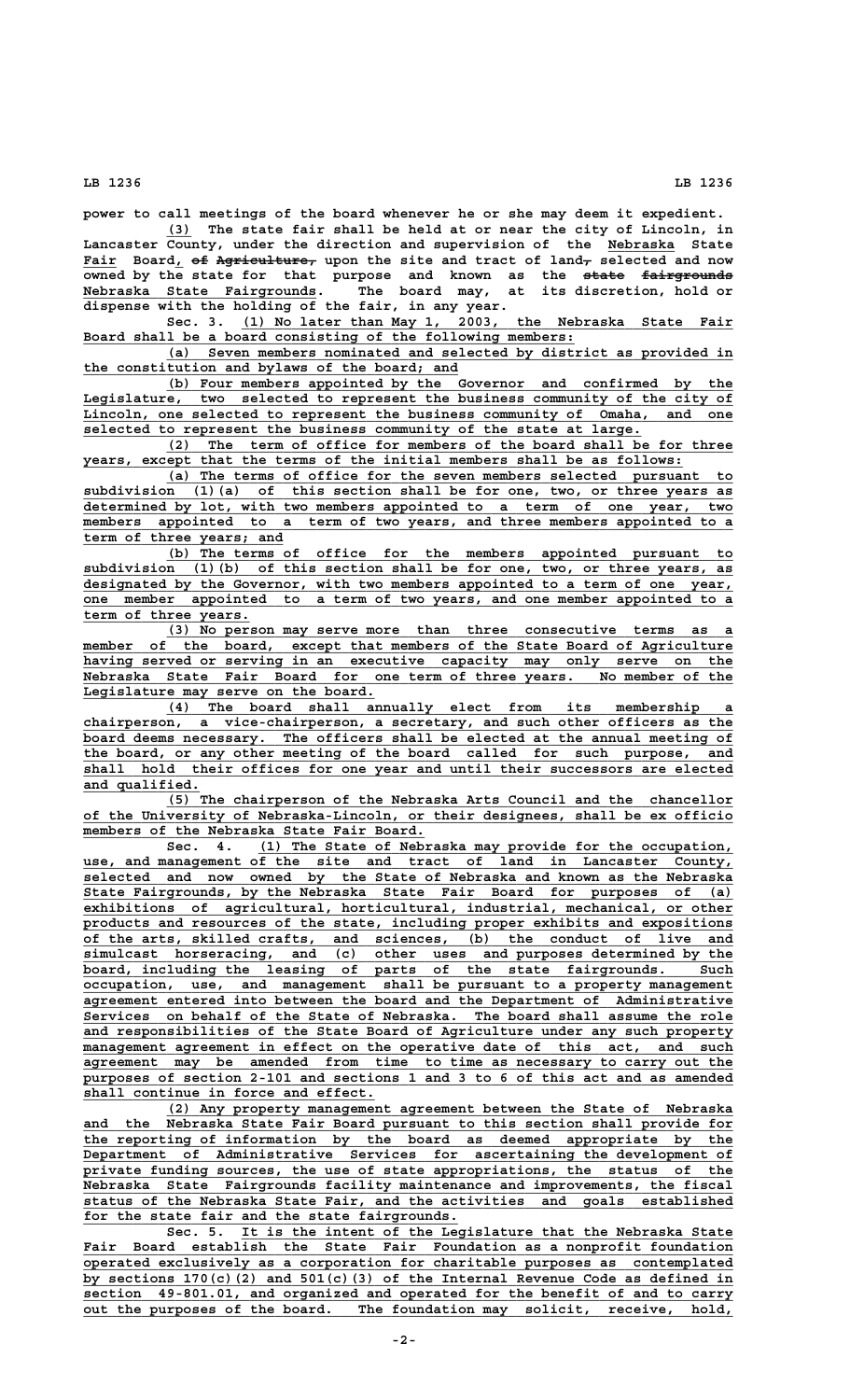**\_\_\_\_\_\_\_\_\_\_\_\_\_\_\_\_\_\_\_\_\_\_\_\_\_\_\_\_\_\_\_\_\_\_\_\_\_\_\_\_\_\_\_\_\_\_\_\_\_\_\_\_\_\_\_\_\_\_\_\_\_\_\_\_\_\_\_\_\_\_\_\_\_\_\_\_\_\_ invest, and contribute funds and property for the use and benefit of the board \_\_\_\_\_\_\_\_\_\_\_\_\_\_\_\_\_\_\_\_\_\_\_\_\_\_\_\_\_\_\_\_\_\_\_\_\_\_\_\_\_\_\_\_\_\_\_\_\_\_\_\_\_\_\_\_\_\_\_\_\_\_\_\_\_\_\_\_\_\_\_\_\_\_\_\_\_\_ in a manner consistent with the public good and primarily for capital** expenditure and other needs not funded by other means.

 **\_\_\_\_\_\_\_\_\_\_\_\_\_\_\_\_\_\_\_\_\_\_\_\_\_\_\_\_\_\_\_\_\_\_\_\_\_\_\_\_\_\_\_\_\_\_\_\_\_\_\_\_\_\_\_\_ Sec. 6. The State of Nebraska may disburse funds for the \_\_\_\_\_\_\_\_\_\_\_\_\_\_\_\_\_\_\_\_\_\_\_\_\_\_\_\_\_\_\_\_\_\_\_\_\_\_\_\_\_\_\_\_\_\_\_\_\_\_\_\_\_\_\_\_\_\_\_\_\_\_\_\_\_\_\_\_\_\_\_\_\_\_\_\_\_\_ maintenance, improvement, or renovation of the buildings, grounds, and \_\_\_\_\_\_\_\_\_\_\_\_\_\_\_\_\_\_\_\_\_\_\_\_\_\_\_\_\_\_\_\_\_\_\_\_\_\_\_\_\_\_\_\_\_\_\_\_\_\_\_\_\_\_\_\_\_\_\_\_\_\_\_\_\_\_\_\_\_\_\_\_\_\_\_\_\_\_ facilities of the Nebraska State Fairgrounds from the Building Renewal \_\_\_\_\_\_\_\_\_\_\_\_\_\_\_\_\_\_\_\_\_\_\_\_\_\_\_\_\_\_\_\_\_\_\_\_\_\_\_\_\_\_\_\_\_\_\_\_\_\_\_\_\_\_\_\_\_\_\_\_\_\_\_\_\_\_\_\_\_\_\_\_\_\_\_\_\_\_ Allocation Fund, from funds available for complying with the federal Americans \_\_\_\_\_\_\_\_\_\_\_\_\_\_\_\_\_\_\_\_\_\_\_\_\_\_\_\_\_\_\_\_\_\_\_\_\_\_\_\_\_\_\_\_\_\_\_\_\_\_\_\_\_\_\_\_\_\_\_\_\_\_\_\_\_\_\_\_\_\_\_\_\_\_\_\_\_\_ with Disabilities Act of 1990, as such act existed on January 1, 2002, or from \_\_\_\_\_\_\_\_\_\_\_\_\_\_\_\_\_\_\_\_\_\_\_\_\_\_\_\_\_\_\_\_\_\_\_\_\_\_\_\_\_\_\_\_\_\_\_\_\_\_\_\_\_\_\_\_\_\_\_\_\_\_\_\_\_\_\_\_\_\_\_\_\_\_\_\_\_\_ other funds appropriated by the Legislature for such purpose subject to the \_\_\_\_\_\_\_\_\_\_\_\_\_\_\_\_\_\_\_\_\_\_\_\_\_\_\_\_\_\_\_\_\_\_\_\_\_\_\_\_\_\_\_\_\_\_\_\_\_\_\_\_\_\_\_\_\_\_\_\_\_\_\_\_\_\_\_\_\_\_\_\_\_\_\_\_\_\_ same requirements and system of priorities that apply to state property. The** property management agreement under which the Nebraska State Fair Board  **\_\_\_\_\_\_\_\_\_\_\_\_\_\_\_\_\_\_\_\_\_\_\_\_\_\_\_\_\_\_\_\_\_\_\_\_\_\_\_\_\_\_\_\_\_\_\_\_\_\_\_\_\_\_\_\_\_\_\_\_\_\_\_\_\_\_\_\_\_\_\_\_\_\_\_\_\_\_ occupies, uses, and manages the Nebraska State Fairgrounds shall provide for \_\_\_\_\_\_\_\_\_\_\_\_\_\_\_\_\_\_\_\_\_\_\_\_\_\_\_\_\_\_\_\_\_\_\_\_\_\_\_\_\_\_\_\_\_\_\_\_\_\_\_\_\_\_\_\_\_\_\_\_\_\_\_\_\_\_\_\_\_\_\_\_\_\_\_\_\_\_ the board to provide all necessary information and reports and to comply with \_\_\_\_\_\_\_\_\_\_\_\_\_\_\_\_\_\_\_\_\_\_\_\_\_\_\_\_\_\_\_\_\_\_\_\_\_\_\_\_\_\_\_\_\_\_\_\_\_\_\_\_\_\_\_\_\_\_\_\_\_\_\_\_\_\_\_\_\_\_\_\_\_\_\_\_\_\_ requirements governing the disbursement of state funds from the Building \_\_\_\_\_\_\_\_\_\_\_\_\_\_\_\_\_\_\_\_\_\_\_\_\_\_\_\_\_\_\_\_\_\_\_\_\_\_\_\_\_\_\_\_\_\_\_\_\_\_\_\_\_\_\_\_\_\_\_\_\_\_\_\_\_\_\_\_\_\_\_\_\_\_\_\_\_\_ Renewal Allocation Fund and other state appropriations. Such disbursement of \_\_\_\_\_\_\_\_\_\_\_\_\_\_\_\_\_\_\_\_\_\_\_\_\_\_\_\_\_\_\_\_\_\_\_\_\_\_\_\_\_\_\_\_\_\_\_\_\_\_\_\_\_\_\_\_\_\_\_\_\_\_\_\_\_\_\_\_\_\_\_\_\_\_\_\_\_\_ state funds for the maintenance, improvement, or renovation of the state \_\_\_\_\_\_\_\_\_\_\_\_\_\_\_\_\_\_\_\_\_\_\_\_\_\_\_\_\_\_\_\_\_\_\_\_\_\_\_\_\_\_\_\_\_\_\_\_\_\_\_\_\_\_\_\_\_\_\_\_\_\_\_\_\_\_\_\_\_\_\_\_\_\_\_\_\_\_ fairgrounds shall be subject to the board annually submitting to the state \_\_\_\_\_\_\_\_\_\_\_\_\_\_\_\_\_\_\_\_\_\_\_\_\_\_\_\_\_\_\_\_\_\_\_\_\_\_\_\_\_\_\_\_\_\_\_\_\_\_\_\_\_\_\_\_\_\_\_\_\_\_\_\_\_\_\_\_\_\_\_\_\_\_\_\_\_\_ building division of the Department of Administrative Services a one-year and \_\_\_\_\_\_\_\_\_\_\_\_\_\_\_\_\_\_\_\_\_\_\_\_\_\_\_\_\_\_\_\_\_\_\_\_\_\_\_\_\_\_\_\_\_\_\_\_\_\_\_\_\_\_\_\_\_\_\_\_\_\_\_\_\_\_\_\_\_\_\_\_\_\_\_\_\_\_ three-year capital facilities budget of planned or proposed expenditures \_\_\_\_\_\_\_\_\_\_\_\_\_\_\_\_\_\_\_\_\_\_\_\_\_\_\_\_\_\_\_\_\_\_\_\_\_\_\_\_\_\_\_\_\_\_\_\_\_\_\_\_\_\_\_\_\_\_\_\_\_\_\_\_\_\_\_\_\_\_\_\_\_\_\_\_\_\_ sufficient for the maintenance in sound condition of the buildings, grounds, \_\_\_\_\_\_\_\_\_\_\_\_\_\_\_\_\_\_\_\_\_\_\_\_\_\_\_\_\_\_\_\_\_\_\_\_\_\_\_\_\_\_\_\_\_\_\_\_\_\_\_\_\_\_\_\_\_\_\_\_\_\_\_\_\_\_\_\_\_\_\_\_\_\_\_\_\_\_ and facilities of the state fairgrounds and identification of revenue sources \_\_\_\_\_\_\_\_\_\_\_\_\_\_\_\_\_\_\_\_\_\_\_\_\_\_ to fund such expenditures.**

**Sec. 7. Section 2-219, Revised Statutes Supplement, 2000, is amended to read:**

**2-219. No person shall be permitted to exhibit or conduct indecent shows or dances or to engage in any gambling or other games of chance or** horseracing, either inside the enclosure where any state<sub>r</sub> fair or district<sub>r</sub> or **county agricultural society fair is being held or within forty rods thereof, during the time of holding such fairs. Nothing in this section shall be construed to prohibit wagering on the results of horseraces by the parimutuel or certificate method when conducted by licensees within the racetrack enclosure at licensed horserace meetings, to prohibit the operation of bingo games as provided in the Nebraska Bingo Act, to prohibit the conduct of lotteries pursuant to the Nebraska County and City Lottery Act, to prohibit the conduct of lotteries or raffles pursuant to the Nebraska Lottery and Raffle Act or the Nebraska Small Lottery and Raffle Act, or to prohibit the sale of pickle cards pursuant to the Nebraska Pickle Card Lottery Act. Nothing in this section shall be construed to prohibit the sale of intoxicating liquors, wine, or beer by a person properly licensed pursuant to** Chapter 53 on premises under the control of the Nebraska State Fair Board  $\epsilon$ Agriculture or any county agricultural society. Any person who violates this **section shall be guilty of a Class V misdemeanor. The trial of speed of horses under direction of the society shall not be included in the term horseracing. Upon the filing of proof with the State Treasurer of a violation of this section inside the enclosure of such fair, the amount of money appropriated shall be withheld from any money appropriated for the ensuing year.**

**Sec. 8. Section 2-220, Reissue Revised Statutes of Nebraska, is amended to read:**

 **———— \_\_\_\_\_\_\_\_\_\_\_\_\_\_\_\_\_\_\_\_\_\_\_\_\_\_\_\_\_\_\_\_\_\_ 2-220. The president of any such district or county agricultural \_ ————— \_\_\_\_\_\_\_\_ society, a marshal, or any police officer appointed by the board Nebraska \_\_\_\_\_\_\_\_\_\_\_\_\_\_\_\_ State Fair Board shall be empowered to arrest, or cause to be arrested, any person or persons engaged in violating any of the provisions contained in \_\_\_\_\_\_ section 2-219. He or she may seize, or cause to be seized, all intoxicating \_ liquors, wine, or beer, of any kind, with the vessels containing the same, and all tools or other implements used in any gambling or other game of chance, and may remove, or cause to be removed, all shows, swings, booths, tents, carriages, wagons, vessels, boats, or any other nuisance that may obstruct, or cause to be obstructed, by collecting persons around or otherwise, any** thoroughfare leading to the enclosure in which such agricultural fair is being held. Any person owning or occupying any of the such causes of obstruction<sub>1</sub>  $here$ in specified, who may refuse or fail to remove such obstruction or nuisance when ordered to do so by the president of such society or officer, **shall be guilty of a Class V misdemeanor.**

> **Sec. 9. Section 2-220.01, Reissue Revised Statutes of Nebraska, is amended to read:**

> **2-220.01. All carnival companies, booking agencies, or shows that** enter into any contract with the Nebraska State Fair Board, of Agriculture, **any county agricultural society, or any county fair board may be required, within thirty days after the execution of the contract, to either deposit cash or a certified check payable to the State of Nebraska, the county agricultural society, or the county fair board, as appropriate, or execute and file with**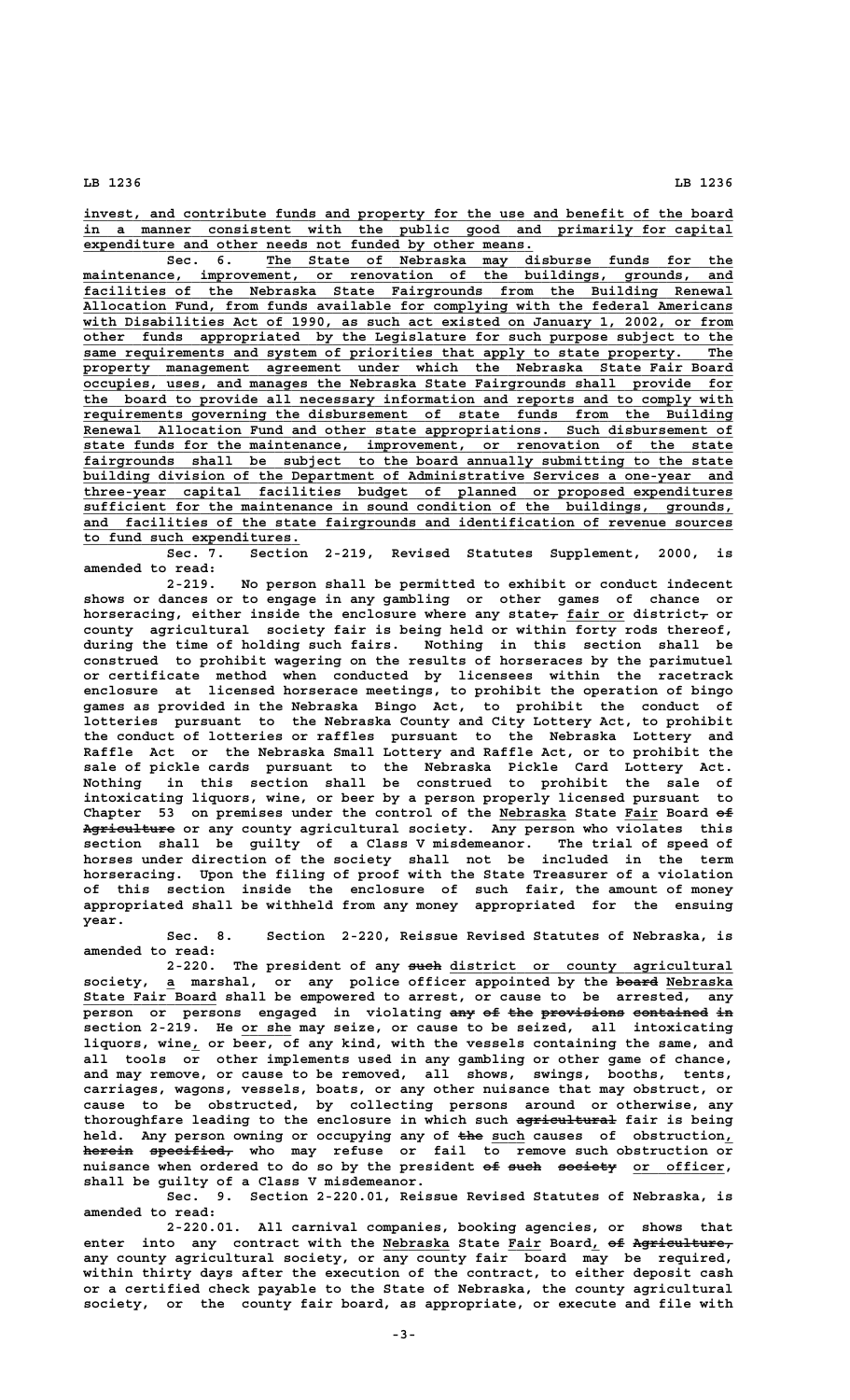the seeretary chairperson of the Nebraska State Fair Board, of Agriculture, **the county agricultural society, or the county fair board, as appropriate, a** good and sufficient bond with a corporate surety. The **Nebraska** State Fair Board, of Agriculture, the county agricultural society, or the county fair **board, as appropriate, shall determine the amount of the deposit or bond required. Such security shall run to the State of Nebraska, the county agricultural society, or the county fair board, as appropriate, on the condition that the carnival company, booking agency, or show will faithfully perform any contract entered into by it during a period of one year from the date of execution of the contract and shall, at the time of the filing of the cash, certified check, or bond, file a sworn statement giving the names and addresses of the owners of the carnival company, booking agency, or show. Further cash, certified check, or bond shall not be required on signing any subsequent contract during the year such bond is in force.**

**Sec. 10. Section 2-220.02, Reissue Revised Statutes of Nebraska, is amended to read:**

2-220.02. The Nebraska State<sup>Fair</sup> Board, <del>of Agriculture,</del> county **agricultural society, or county fair board may bring suit upon the deposit or bond required by section 2-220.01 in the county where such contract was to have been performed to recover any damages sustained by reason of breach of contract or failure to carry out the terms thereof.**

**Sec. 11. Section 2-220.04, Reissue Revised Statutes of Nebraska, is amended to read:**

2-220.04. If cash or certified check is deposited with the **secretary of the Nebraska State Fair Board, of Agriculture, a county ————————— —— \_\_\_\_\_\_\_\_ \_\_\_\_ \_ —— ——————————— agricultural society, or a county fair board under section 2-220.01, such deposit shall be returned to the person or company making the deposit within sixty days after the completion of the last performance of the contract unless a written, signed, and verified complaint has been filed within such time.**

**Sec. 12. Section 2-1204, Reissue Revised Statutes of Nebraska, is amended to read:**

2-1204. The Nebraska State Fair Board, of Agriculture, a county **fair board, a county agricultural society for the improvement of agriculture organized under the County Agricultural Society Act, or a corporation or association of persons organized and carried on for civic purposes or which conducts a livestock exposition for the promotion of the livestock or horse-breeding industries of the state and which does not permit its members to derive personal profit from its activities by way of dividends or otherwise may apply to the State Racing Commission for a license to conduct horseracing at a designated place within the state. Such application shall be filed with the secretary of the commission at least sixty days before the first day of the horserace meeting which such corporation or association proposes to hold or conduct, shall specify the day or days when and the exact location where it is proposed to conduct such racing, and shall be in such form and contain such information as the commission shall prescribe.**

**Sec. 13. Section 2-1208.01, Reissue Revised Statutes of Nebraska, is amended to read:**

**2-1208.01. There is hereby imposed a tax on the gross sum wagered by the parimutuel method at each race enclosure during a calendar year as follows:**

 **\_\_\_\_\_\_\_\_\_\_\_\_\_\_\_\_\_\_\_\_\_\_\_\_\_\_\_\_\_\_\_ ———————— (1) For meets conducted on the Nebraska State Fairgrounds, property**  $\bullet$  wned by the state on which the Nebraska State Fair is also conducted, no tax **shall be imposed, but the licensee shall apply two percent of any amount in excess of ten million dollars for the purpose of maintenance of buildings, streets, utilities, and other existing improvements on the Nebraska State Fairgrounds; and**

**(2) For all other meets:**

**(a) The first ten million dollars shall not be taxed;**

**(b) Any amount over ten million dollars but less than or equal to seventy-three million dollars shall be taxed at the rate of two and one-half percent;**

**(c) Any amount in excess of seventy-three million dollars shall be taxed at the rate of four percent; and**

**(d) An amount equal to two percent of the first taxable seventy million dollars at each race meeting shall be retained by the licensee for capital improvements and for maintenance of the premises within the licensed racetrack enclosure and shall be a credit against the tax levied in this section.**

**A return as required by the Tax Commissioner shall be filed for a racetrack enclosure for each month during which wagers are accepted at the enclosure. The return shall be filed with and the net tax due pursuant to this section shall be paid to the Department of Revenue on the tenth day of**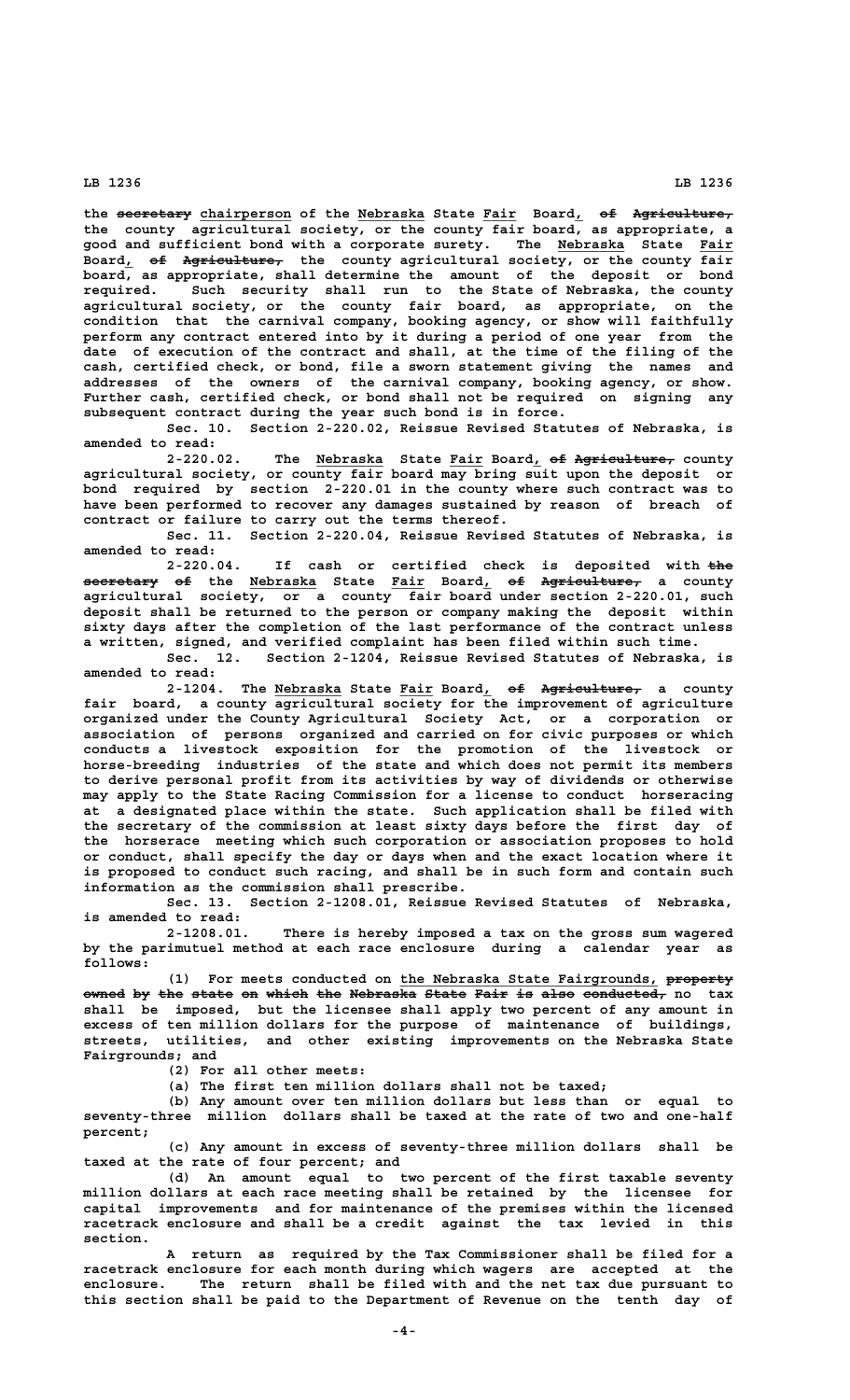**the following month.**

**Sec. 14. Section 51-601, Reissue Revised Statutes of Nebraska, is amended to read:**

**51-601. There is hereby created an Antique Farm Machinery and Equipment Commission which shall consist of nine members, eight to be appointed by the Governor as follows:**

**(1) One member shall be an agricultural engineer from an educational institution in this state;**

**(2) One member shall be actively involved in economic development or tourism;**

**(3) One member shall be knowledgeable in Nebraska history and historic preservation;**

**(4) One member shall be between the ages of eighteen and thirty years, be actively involved in agriculture, and have an interest in the future of agriculture; and**

**(5) Four members shall be persons who have an interest in preserving antique farm machinery and equipment. The appointments shall be made to provide to the extent possible equal representation to all congressional districts in the state.**

The chairperson Manager of the Nebraska State Fair Board of Agriculture shall serve as the ninth member of the commission.

**In making the initial appointments to the commission, the Governor shall appoint two members for terms of three years, two members for terms of four years, and two members for terms of five years. The members appointed to fill the two positions created by the changes made to this section by Laws 1993, LB 57, shall serve for terms of five years. As each term expires, the Governor shall appoint or reappoint a member of the commission for a term of five years to succeed the member whose term has expired. The Governor shall fill any vacancy by appointment for the unexpired term from the same category from which the vacancy occurred.**

**All members shall serve without compensation for any services rendered to the commission but shall be reimbursed for actual and necessary expenses incurred in the discharge of duties of the commission as provided in sections 81-1174 to 81-1177.**

Section 51-603, Reissue Revised Statutes of Nebraska, is **amended to read:**

**51-603. The members of the Antique Farm Machinery and Equipment Commission shall, immediately after their appointment, meet and organize. The chairperson of the Nebraska State Fair Board Manager of the State Board of \_\_\_\_\_\_\_\_\_\_\_\_\_\_\_\_\_\_\_\_\_\_\_\_\_\_\_\_\_\_\_\_\_\_\_\_\_\_\_\_\_\_\_\_\_\_\_\_ ——————— —— ——— ————— ————— —— ——————————— Agriculture shall serve as the chairperson of the commission. The commission shall elect one of its members secretary, one as treasurer, and any other officers as may be necessary. The treasurer shall give bond in such amount as the commission may fix.**

**Sec. 16. Section 51-604, Reissue Revised Statutes of Nebraska, is amended to read:**

**51-604. The antique farm machinery and equipment museum shall initially be located at the state fairgrounds in Lincoln, Lancaster County, Nebraska. The Antique Farm Machinery and Equipment Commission may recommend a** site to the executive board of the State Board of Agriculture Nebraska State  **Fair Board, but the final determination of the location of such site within** the state fairgrounds shall be by a majority vote of the executive board of the State Board of Agriculture board. The commission may establish additional **sites throughout the state for temporary or permanent exhibition of antique farm machinery and equipment based upon available funds, the expression of interest and support in the area, and such other factors which indicate the feasibility of an additional site for such exhibition.**

Section 53-124.14, Revised Statutes Supplement, 2001, is **amended to read:**

**53-124.14. (1) The commission may license the sale of alcoholic liquor at retail in the original package to applicants who reside in any county in which there is no incorporated city or village or in which the county seat is not located in an incorporated city or village if the licensed premises are situated in an unincorporated village having a population of twenty-five inhabitants or more.**

**(2) The commission may license the sale of beer at retail in any county outside the corporate limits of any city or village therein and license the sale of alcoholic liquor at retail for consumption on the premises and off the premises, sales in the original package only.**

**(3) The commission may license the sale of alcoholic liquor for consumption on the premises as provided in subdivision (5)(c) of section 53-124 on lands controlled by airport authorities when such land is located on \_\_\_\_\_\_\_\_ \_\_\_\_ \_ —— and under county jurisdiction or by the Nebraska State Fair Board. of**